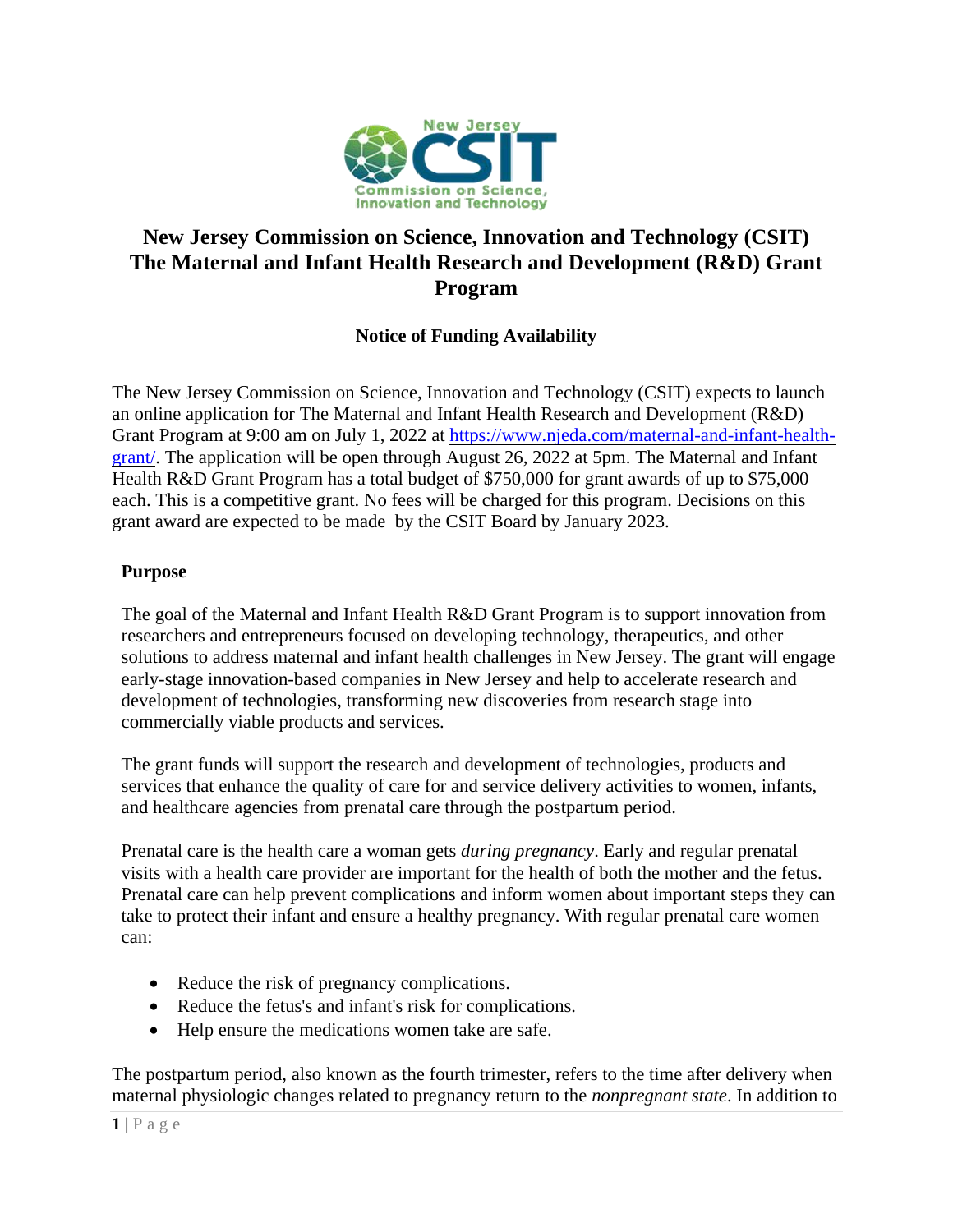physiologic changes and medical issues that may arise during this period, health care providers emphasize the psychological needs of the postpartum mother.

The Maternal and Infant Health R&D Grant Program is for companies conducting research and development or testing technologies related to maternal and infant health in the following target areas:

- Life Sciences (e.g., therapeutic drug development, medical devices),
- Technology (e.g., digital and telehealth services and platform development, mental health services),
- Food and beverage (non-retail).

# **Overview**

The Maternal and Infant Health R&D Grant Program has a total budget of \$750,000 for grant awards. Eligible applicants will receive awards of up to \$75,000.

The objectives of the program are to:

- i. Support innovation from researchers and entrepreneurs focused on developing technology, therapeutics, and other solutions to address maternal and infant health challenges from prenatal to 12 months postpartum.
- ii. Engage early-stage innovation-based companies in New Jersey to accelerate research and development of technologies to transform new discoveries from research stage into commercially viable products and services that impact maternal and infant health.

# **Program Details**

Grants will be awarded on a competitive basis, with awards going to the highest scoring applicants provided the minimum score is met. All materials must be submitted after July 1, 2022 at 9 am and before the grant application deadline on August 26, 2022 at 5:00pm.

Each approved grant will be valid for a period of 12 months (starting from date of the execution of the grant agreement). Any unused approved grant amounts will be cancelled after the 12-month period and returned to the program budget for future use.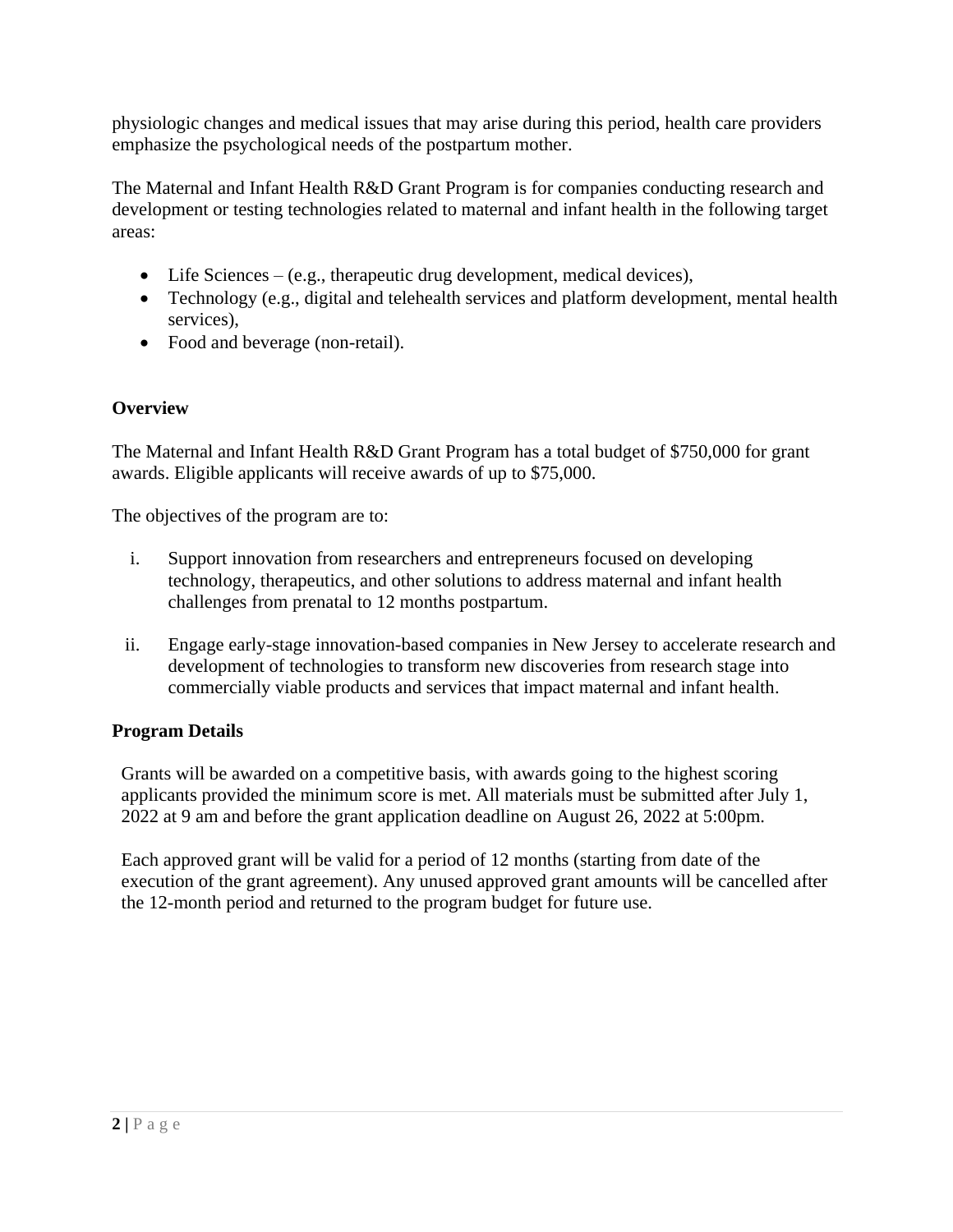# **Eligibility**

To be eligible for the Maternal and Infant Health R&D Grant Program, the applicant must meet the following eligibility criteria at the time of submission and throughout the application review period:

- Be authorized and in good standing to conduct business in New Jersey as evidenced by a current New Jersey tax clearance certificate (listing New Jersey Commission on Science, Innovation and Technology). All certificates listing another state agency will be rejected.
- Have no more than 25 full-time equivalent (FTE) workers (FTE calculated on a 35-hour work week) at time of application.
- Have a minimum of one full-time worker (FTE calculated on a 35-hour work week). A founder can be counted as a worker; a worker may be paid or unpaid.
- Fifty percent or more of the cumulative hours worked by all workers, founders, and contractors must be conducted in New Jersey (as calculated on an FTE basis of 35 hours per week).
- Have less than or equal to \$1,000,000 in 2021 calendar year sales revenue.

Scoring Criteria – the applicant must achieve a minimum score of 10 in the following criteria to be eligible for a grant.

- Innovation (up to 5 points),
- Implementation plan budget and milestones (up to 5 points),
- Community engagement and impact (up to 5 points),
- Go-to-market strategy (up to 5 points),
- Team (up to 5 points).

Bonus Points – Bonus points will be awarded to applicants that achieve the minimum score and are also:

- New Jersey Certified women-owned business (2 points),
- New Jersey Certified minority-owned business (2 points),
- New Jersey Certified veteran-owned business (2 points),
- Primary place of business/R&D located within an opportunity zone eligible census tract or primary place of business/R&D located within Trenton, Paterson, or Atlantic City (2 points).

# **Eligible Uses**

The Maternal and Infant Health R&D Grant Program funding can be used to maintain project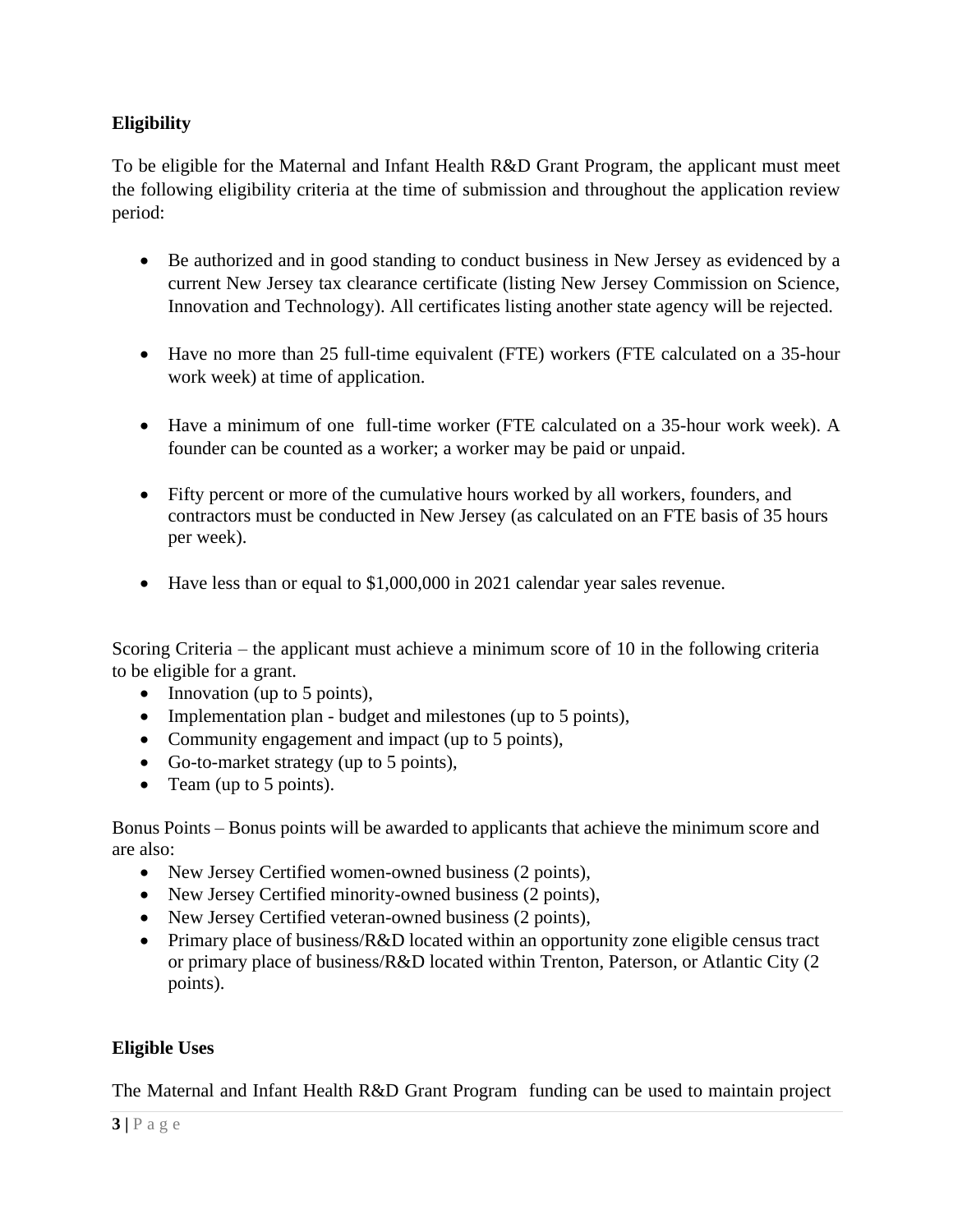activities and cover general operating costs.

The following expense categories are ineligible for funding by this grant:

- Direct counseling and clinical services,
- Manufacturing of products for sale or commercial use,
- Real estate rental expenses,
- Patient clinical trial expenses,
- Construction costs.

### **Grant Amounts**

Eligible applicants can receive grant awards of up to \$75,000.

### **Application Process**

The application will open at 9:00 am on July 1, 2022 at <https://www.njeda.com/maternal-and-infant-health-grant/> and close on August 26 at 5:00pm. All applications to the Maternal and Infant Health Program **must** include the following documentation:

- a) Completed online application.
- b) To evidence that proof of concept has been achieved for the project. Submit **one** of the following:
	- Description of the proof-of-concept results,
	- Published paper outlining results achieved,
	- Detailed description of patent application for proposed technology,
	- Successful completion of a federal SBIR/STTR grant or contract related to the project,
	- Confirmation documentation from a university tech transfer office if the project relates to technology that has been developed at a university.
- c) Employee information as appropriate for applicable company structure and staffing (i.e., most recent New Jersey WR-30 (W2 employees) or 1099 (contractors)), Shareholder Agreement or K-1, or offer letters. Please note that if a Professional Employment Organization (PEO) is utilized, the applicant must submit confirmation of PEO-A form issued by the New Jersey Department of Labor (DOL), These confirmations are issued on an annual basis and are valid for a year. See https://www.nj.gov/labor/ea/employerservices/leasing-companies/ for additional information on PEOs.
- d) Summary of most recent Internal Payroll (Q4 2020 or Q1 2021) indicating each employee name and number of hours worked per week.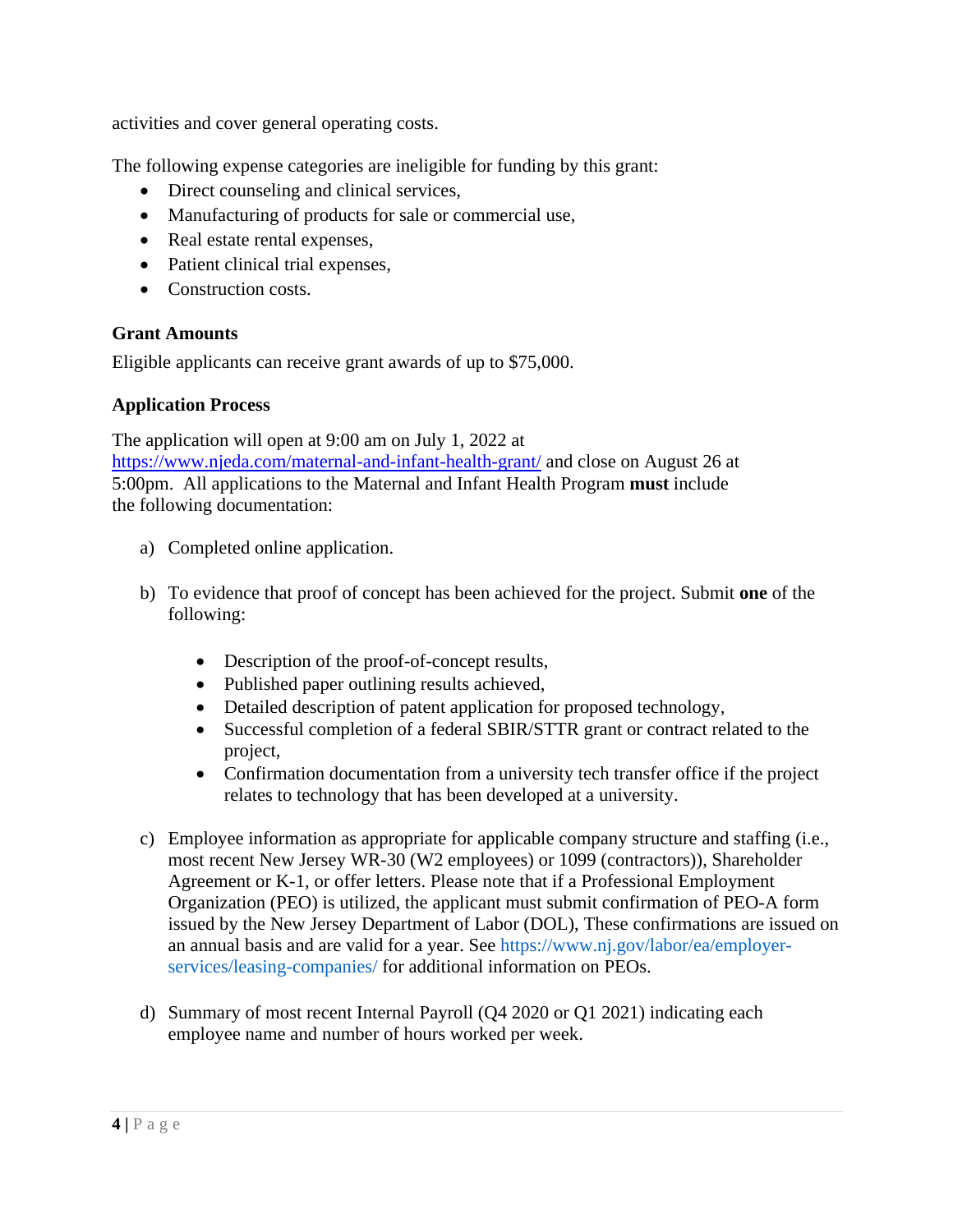- e) Most recent company tax filing: Federal 941 and either an NJ-CBT-100 (Schedule A), Form-1065 or Form -1040 (Schedule C), as applicable, showing the total gross receipts or sales for the year.
- f) Current New Jersey tax clearance certificate (listing New Jersey Commission on Science, Innovation and Technology). See https://www16.state.nj.us/NJ\_PREMIER\_EBIZ/jsp/home.jsp. All certificates listing another state agency will be rejected.
- g) If applicable, copy of Women and/or Minority owned business certification [https://www.njportal.com/DOR/SBERegistry/Default/.](https://www.njportal.com/DOR/SBERegistry/Default/)
- h) If applicable, copy of Veteran-owned, Minority-owned, or Women-owned business certification.
- i) Completed Application Certifications.
- j) Completed CSIT Legal Debarment Questionnaire.
- k) Completed Non-Involvement in Russia/Belarus Certification.

The following steps detail the application submission process:

- Applications will be open for a limited timeframe.
- A document completeness review will be done on a rolling basis as applications are received.
- Applicants with missing documentation will be notified and given 10 business days to submit missing documents.
- After the missing documentation deadline, only complete applications will be evaluated and scored.
- An evaluation committee will review and assign a score to each application, after receiving qualitative input from Subject Matter Experts (SMEs). As part of the process, all complete applicants will be invited to make a brief presentation about their project to CSIT staff and SMEs.
- In order to be eligible for funding, an applicant must receive a minimum of 10 of the available 25 points on the standard scoring criteria before allocation of bonus points.
- If more applications are received than available funding, priority will be given to applications that score the highest against the scoring criteria.

# **Board Approval**

The CSIT Board will make final decision on grant award winners.

# **Fees**

No fees will be collected by CSIT for this program.